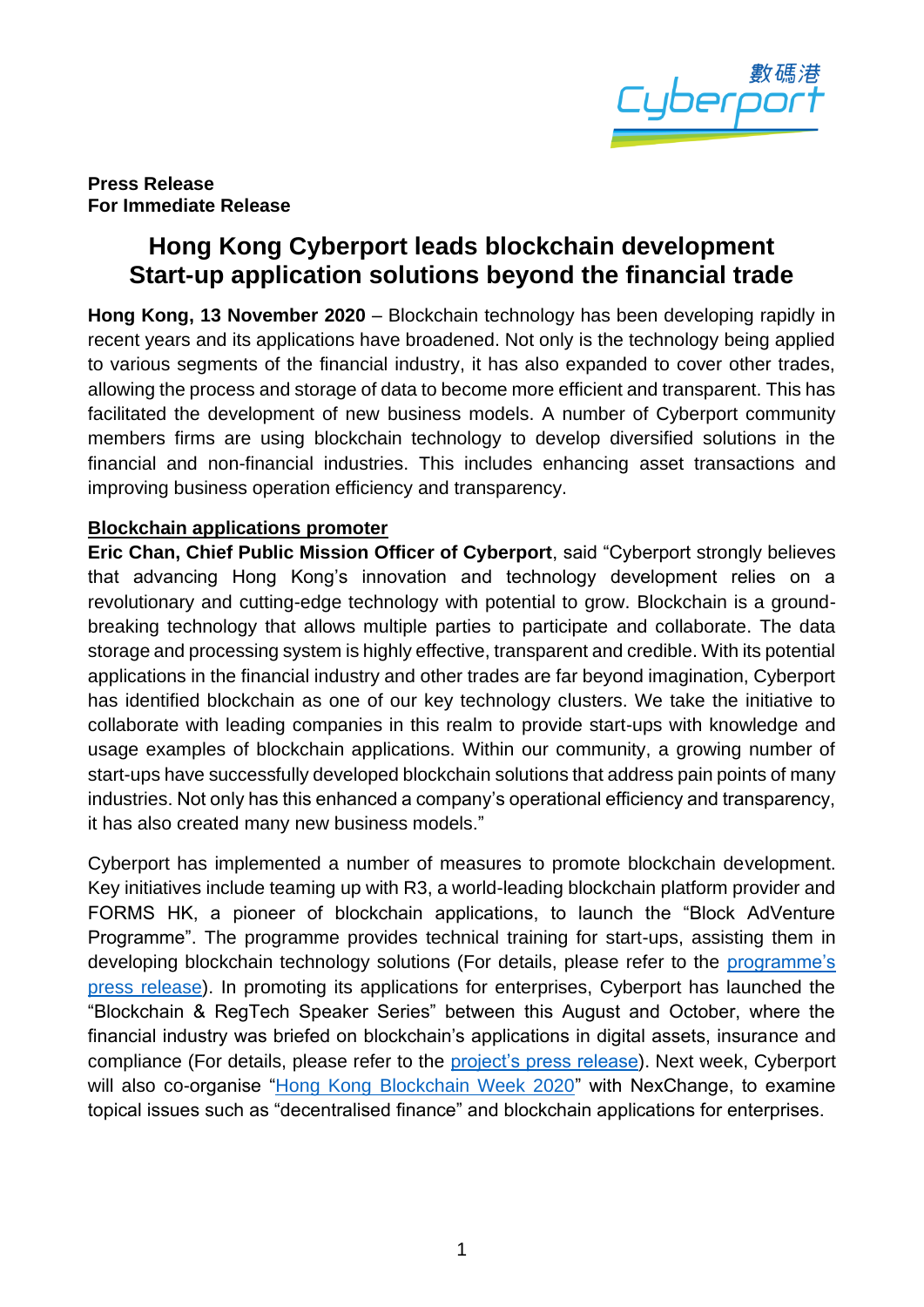

### **Cyberport start-ups drive financial reform with blockchain**

Blockchain is a decentralised, transparent, tamper-proof and traceable technology that is particular suited to financial industry that demands high reliability and accuracy. Cyberport's start-ups also use blockchain to develop solutions for asset management and insurance. Blockchain technology provides a new mode of transaction for fixed assets which lifts asset liquidity in a low-cost manner and simultaneously lowers the entry threshold for investors. Cyberport incubatee [Liquefy](https://www.liquefy.com/) adopts blockchain to digitalise and tokenise physical assets. It tokenises properties held by a family in the Middle East Gulf area. Its first project was a premium hotel asset located in London's central district of Mayfair. Liquefy is committed to expanding its market in the Middle East and has been awarded a license to operate a token asset trading platform.

Another FinTech start-up [FinFabrik](https://www.finfabrik.com/) also used blockchain and smart contract technology to develop a digital platform. It digitalises physical and intangible assets, splits ownership so asset owners will find it easier to obtain financing. This allows more investors to invest with smaller sums and hold property rights proportionate to their investments in different types of projects like hotels and commercial buildings. For [HKbitEX,](https://www.hkbitex.com.hk/) which just became a Cyberport incubatee in October, it runs a digital asset over-the-counter (OTC) trading platform for professional investors.

Blockchain technology's immutability makes it desirable in the insurance industry where a core value is credibility. Cyberport incubatee [MediConCen](https://mediconcen.com/index.html) utilises blockchain to support medical insurance claims at insurance companies. This increases confidence in patients, medical groups and insurance firms. A simple interface makes the claims process more convenient. It also improves the claims efficiency while reducing the costs involved. Another Cyberport InsurTech start-up, [Galileo Platforms,](https://www.galileoplatforms.com/) recently collaborated with Singlife Philippines to apply blockchain technology on its insurance policy management system. This connects policyholders, distributors and other stakeholders in real-time. That reduces statement checks and background work which paved way for a successful expansion in the Philippine market.

### **Blockchain applications benefit aviation industry, environmental protection and social services**

Cyberport's start-ups offer blockchain application solutions beyond the financial industry. In the aviation industry, each aircraft has many components. Its delivery, flight and maintenance records are heavily documented. That makes it difficult for different stakeholders to consolidate information, so verification becomes cumbersome. Cyberport incubatee [Block Aero](https://block.aero/) built a blockchain platform for stakeholders like airlines and aircraft maintenance companies. The company establishes a blockchain of assets related to aviation. Records of maintenance and repair work, as well as information on supply chains are listed clearly on the chains. This enhances the entire industry's efficiency and lowers the operating cost.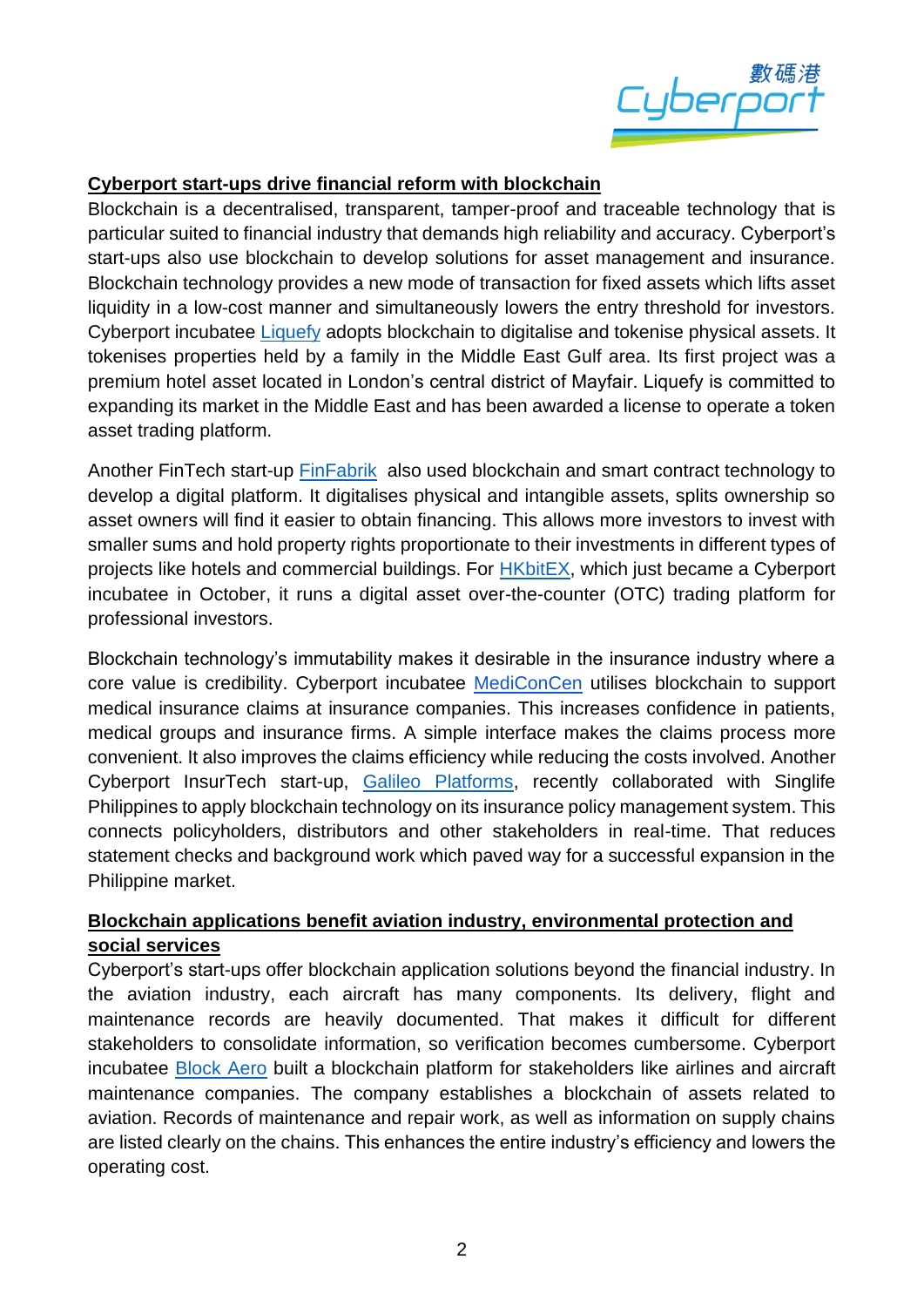

Another Cyberport incubatee [Block Dynamics](https://www.blockdynamics.io/) built a sourcing platform for a French waste management company based on blockchain technology that lets material suppliers submit quotations in real-time during sealed-bid auctions. This allows the company to source materials in affordable prices. The start-up is also developing a platform with blockchain for corporates and individuals to monitor their carbon footprints, to protect the environment by encouraging them to lower their carbon emissions.

In addition, social enterprises can also make use of blockchain to handle administrative work in reviewing the beneficiary and related grant records. Cyberport incubatee [Shanzhai](https://www.shanzhai.city/) City provides a blockchain platform for social welfare organisations to record and update each item from funders, recipients and themselves. This lowers administrative costs to ensure government grants and charity funds are really used on those in need.

With the popularisation of blockchain technology, a market for "decentralised applications" (D App) based on blockchain is gradually taking shape. It is particularly vibrant in the financial and digital entertainment scenes. Cyberport start-up D Labs Global spotted this trend and started the [Dapp.com](https://www.dapp.com/) website, to provide users with D App data analysis and scoring for them to select their best choice.

Multiple start-ups within the Cyberport community also provide blockchain-related technology solutions. If members of the press wish to learn more about them, please get in touch with Cyberport's [Communications and Stakeholder engagement team.](mailto:media@cyberport.hk)



###

High-resolution photos can be downloaded via this [link.](https://drive.google.com/drive/folders/1LYeXrbupyvQd2w1d4aYZBw5eGg9q2cPz?usp=sharing)